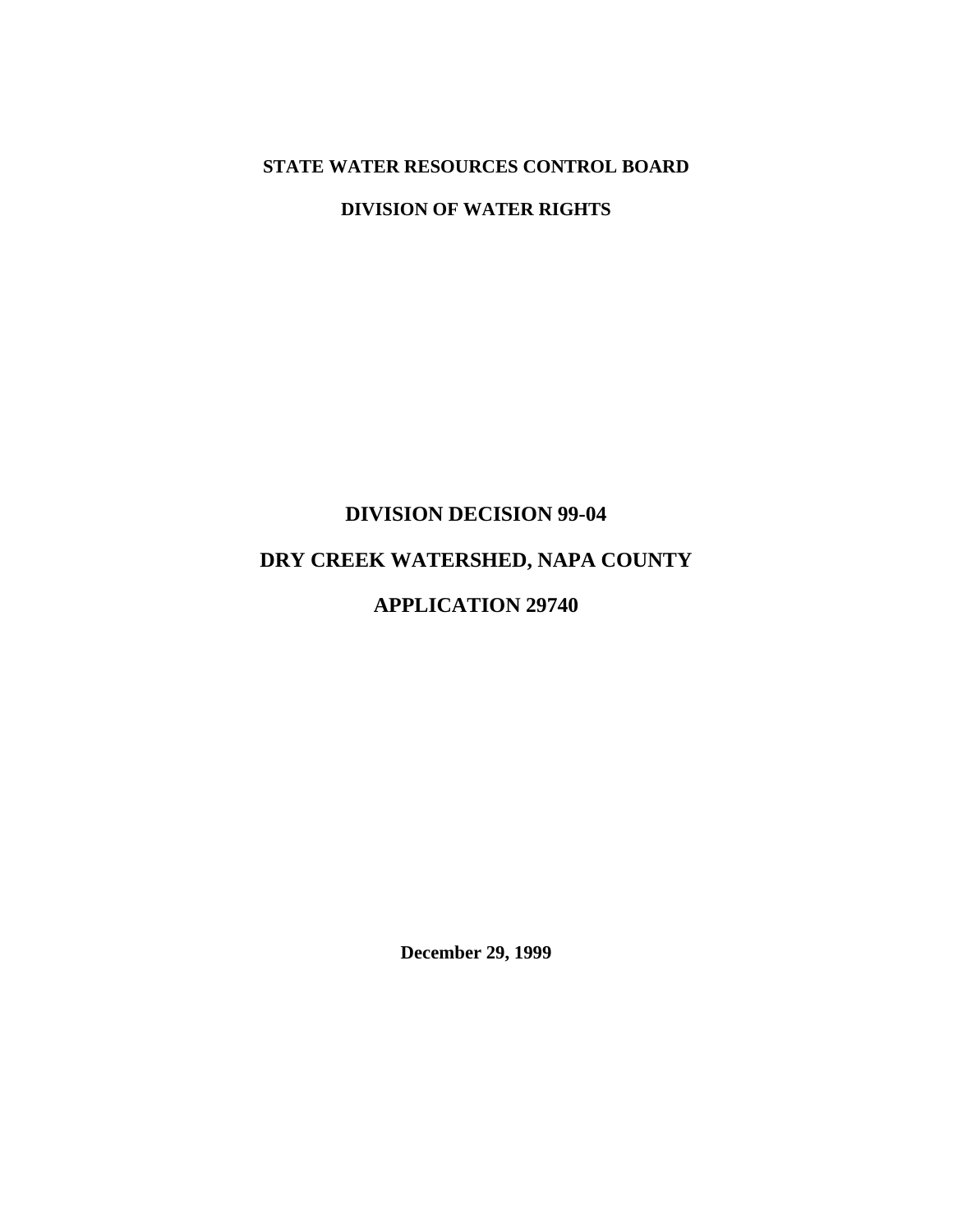## **DIVISION OF WATER RIGHTS**

## **DIVISION DECISION 99-04**

## **DRY CREEK WATERSHED, NAPA COUNTY**

# **APPLICATION 29740**

#### **1.0 INTRODUCTION**

This Division of Water Rights (Division) decision describes the actions to be taken on the pending water right application filed by John Scully. This application (A29740) requests the right to divert a total of 30 acre-feet per annum (afa) to storage for the purpose of irrigation of vineyards. Water is to be collected in two ponds that are to be located on unnamed tributaries within the Dry Creek sub-basin of the Napa River watershed.

In 1998, the Division conducted a field investigation relating to three pending water right applications within the Dry Creek watershed to collect information relating to protests against these applications. The field investigation provided the applicants and protestants the opportunity to present evidence and information relating to issues raised in protests against the applications. This decision deals only with Scully's application. The Division will act on the two other applications (29865 and 29929) under a separate process.

The Division has reviewed the environmental and prior rights claims presented by the protestants, evaluated the hydrology of the Dry Creek watershed, and analyzed the flow regime necessary to protect its fisheries resources. In addition, under the provisions of the California Environmental Quality Act (CEQA), the Division has prepared an Initial Study and Draft Mitigated Negative Declaration, which addresses the project's potential environmental impacts, including but not limited to those addressed by the protestants. The Division has determined that a water right permit should be issued for A29740 which, subject to the conditions contained herein, and those specified within the CEQA document, would authorize the storage of 30 acre-feet of water per year for the purpose of irrigation.

#### **2.0 DESCRIPTION OF APPLICATION**

In 1990, Thomas Lindstrum submitted A29740 requesting the right to store a total of 50 acre-feet of water in two 25 acre-foot onstream reservoirs; one to be located on an unnamed stream tributary to Dry Creek thence Napa River, and the other to be located on an unnamed stream tributary to Montgmery Creek thence Dry Creek. Figure 1 shows the locations of the proposed diversions. The applicant originally requested a collection season of October 1 of each year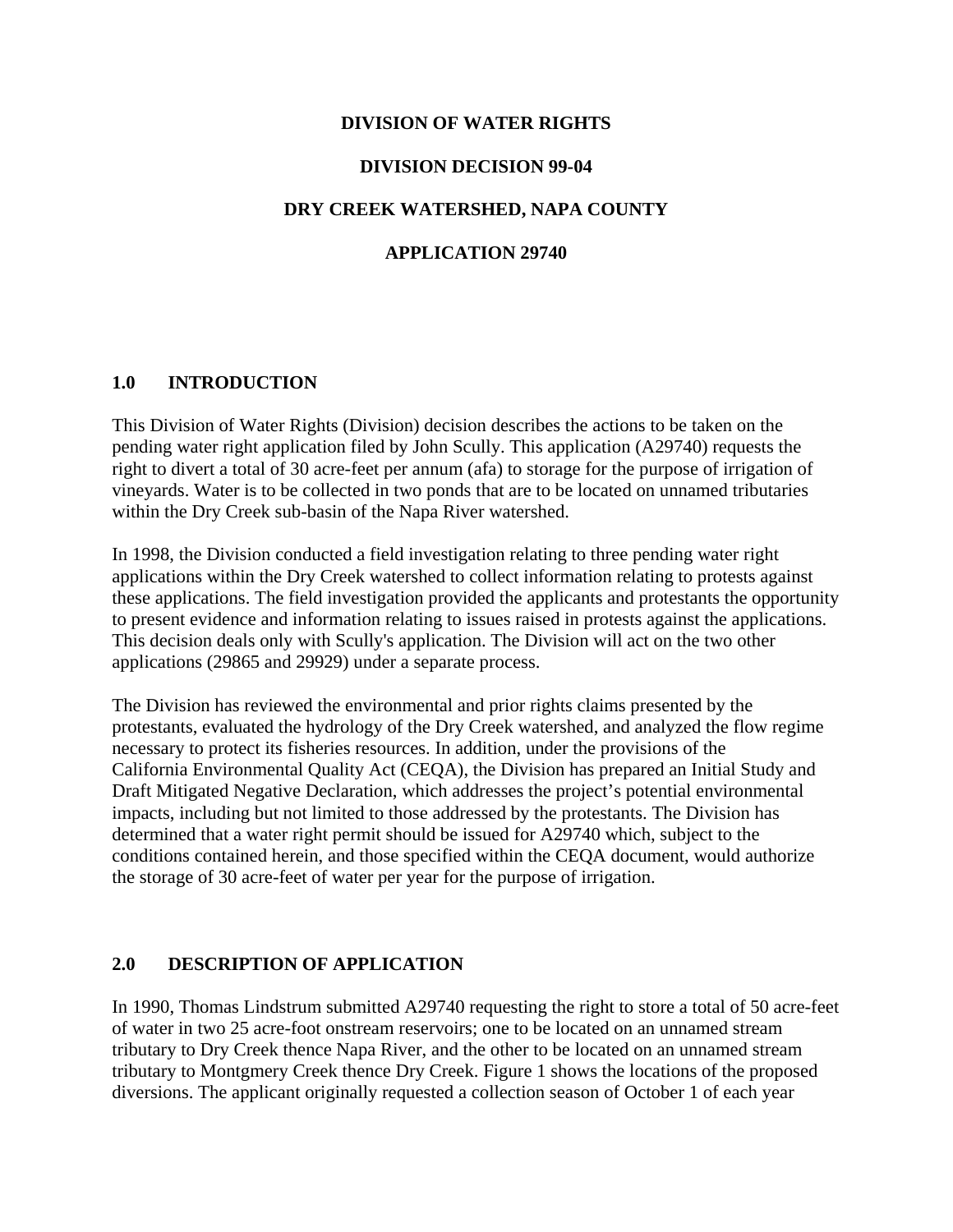through April 30 of each succeeding year. Because the State Water Resources Control Board (SWRCB) had declared that the Napa River and its tributaries are fully appropriated from May 1 through October 31, the applicant removed the month of October from his collection season prior to the notice of A29740. The property was then sold and the new owner, John Scully-SPO Partners (Scully), agreed to further reduce his collection season to the period of December 1 through March 31 as a result of protest negotiations between the applicant and the Department of Fish and Game (DFG). Subsequent to the field investigation, the applicant determined that he

FIGURE 1

 will not develop the full 50 acres of vineyards that were his requested place of use. He requested that that his place of use be reduced to 35 acres and that his storage amount be reduced from 50 acre-feet to 30 acre-feet in two 15 acre-foot reservoirs. Water will be used to irrigate a total of 35 acres of vineyards, 25 acres of which have already been planted. The vineyards currently under production are irrigated with well water. Because the wells have not proven to be a reliable source of water, the applicant is seeking a permit to store water in the two reservoirs.

# **3.0 PROTESTS**

On December 28, 1990, the Division distributed a notice of this application to interested parties in accordance with sections 1300-1324 of the Water Code and received four protests. Prior to the field investigation, negotiations between Scully (the applicant) and individuals submitting protests (the protestants) resulted in the resolution of two of the protests. The applicant agreed to incorporate terms in the permit which address reservoir releases, installation of an outlet pipe and staff gage, and acknowledgement of the prior rights of the protestants. The following provides a summary of the two protests which remained at the time of the investigation.

**3.1 Department of Fish and Game DFG submitted a protest, based on environmental concerns, which was accepted by the Division. Negotiations between the applicant and protestant, which began before and concluded after the field investigation, resulted in withdrawal of the protest after the applicant agreed to the inclusion of special terms in any water right permit issued pursuant to this application. The terms require 1) installation of an outlet pipe; 2) a minimum bypass of 0.1 cubic feet per second (cfs) at POD #1 and 8 gallons per minute (gpm) at POD #2 with a season of diversion of December 1 through March 31; 3) obtaining a DFG streambed alteration agreement; 4) developing and**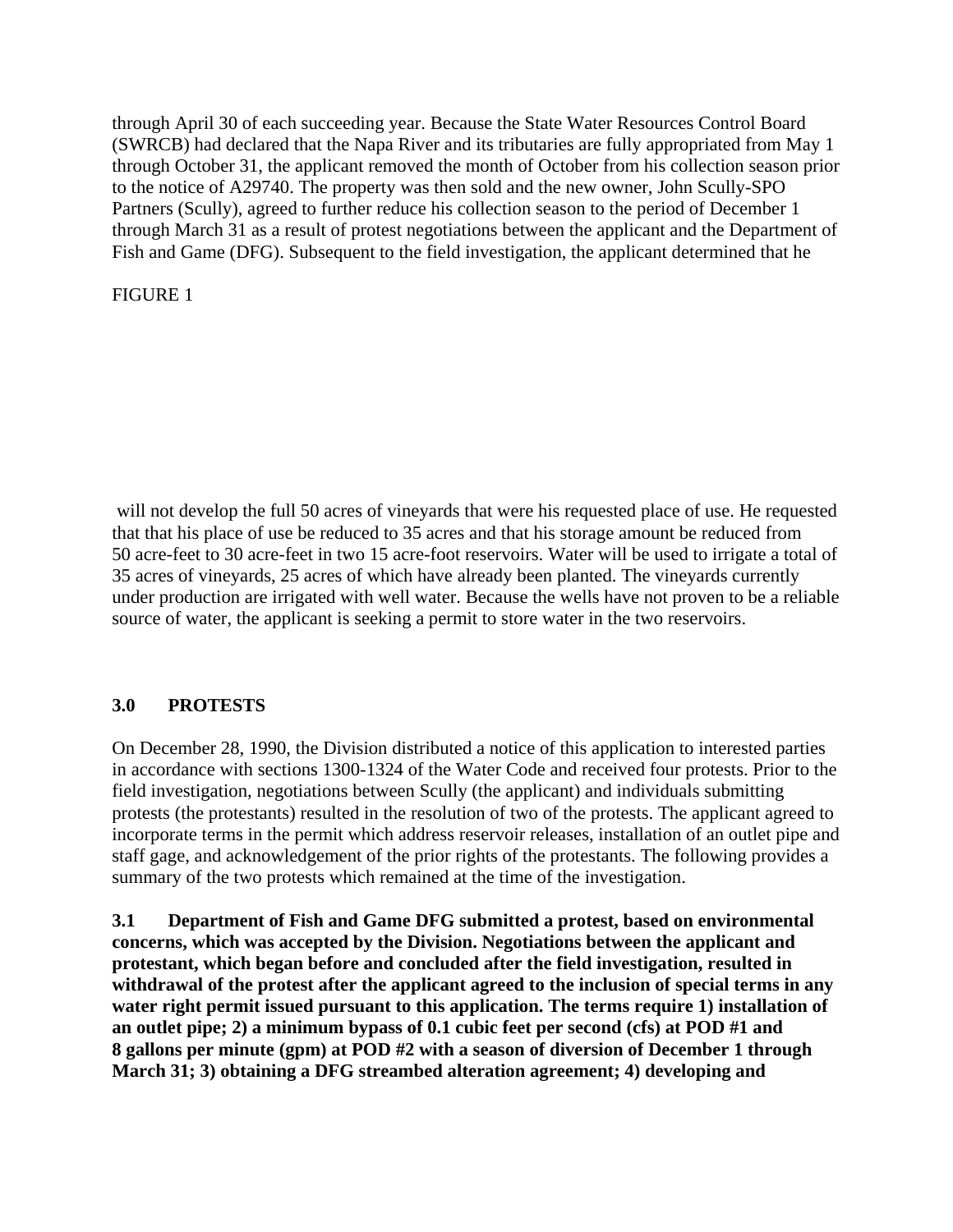**implementing a revegetation plan for reservoir perimeters; and 5) developing and implementing erosion control measures.** 

**3.2 George and Carmen Wyllie Mr. and Mrs. Wyllie submitted a protest, based on injury to vested rights, environmental concerns and other issues, which was accepted by the Division. The protestants contended that, should this application be permitted, there would be insufficient water available during low flow months to satisfy their riparian claim and appropriative water right (A16367, L5360) to divert from Dry Creek and an unnamed stream tributary to Dry Creek. Figure 1 shows the locations of the Wyllie's diversions. The protestants also contended that there are insufficient hydrological data available to determine whether water is available for appropriation within the Dry Creek watershed and that approval of the application will result in a general degradation of the watershed. Although both the applicant and the protestants participated in negotiations, there has been no resolution of this protest to date.** 

# **4.0 FIELD INVESTIGATION**

**4.1 General On January 26, 1998, the Division distributed a Notice of Field Investigation on three pending water right applications within the Dry Creek watershed in Napa County. The Notice, which was distributed to the applicants and to those protestants with unresolved protests, described the purpose of the field investigation and the unresolved issues to be discussed. The Notice also informed the protestants that they were to provide information that demonstrated that approval of the applications would cause specific injury to the environment or downstream water users.** 

Division staff conducted the field investigation on March 18, 1998 in accordance with sections 1345-1348 of the Water Code. A detailed summary of the investigation is on file with the Division, located in the A29740 file folder. The field investigation was held at the Chateau Potelle Winery, located at 3875 Mt. Veeder Road in Napa County. It began at 10:00 a.m. and concluded approximately 2½ hours later. The following seven persons participated in the field investigation:

| Laura Vasquez                                           | <b>Division Staff</b> |                                                                  |  |
|---------------------------------------------------------|-----------------------|------------------------------------------------------------------|--|
| <b>Sharon Stohrer</b>                                   | Division Staff        |                                                                  |  |
| Consulting Engineers, representing all three applicants |                       | Nicholas Bonsignore The Office of Wagner & Bonsignore,           |  |
| Jean-Noel Fourmeaux du Sartel                           |                       | Applicant (A29865 and A29929)                                    |  |
|                                                         |                       | Dave Hudgins Vineyard Manager for applicant John Scully (A29740) |  |
| Ken Aasen<br>DFG staff                                  |                       |                                                                  |  |
| George Wyllie Protestant                                |                       |                                                                  |  |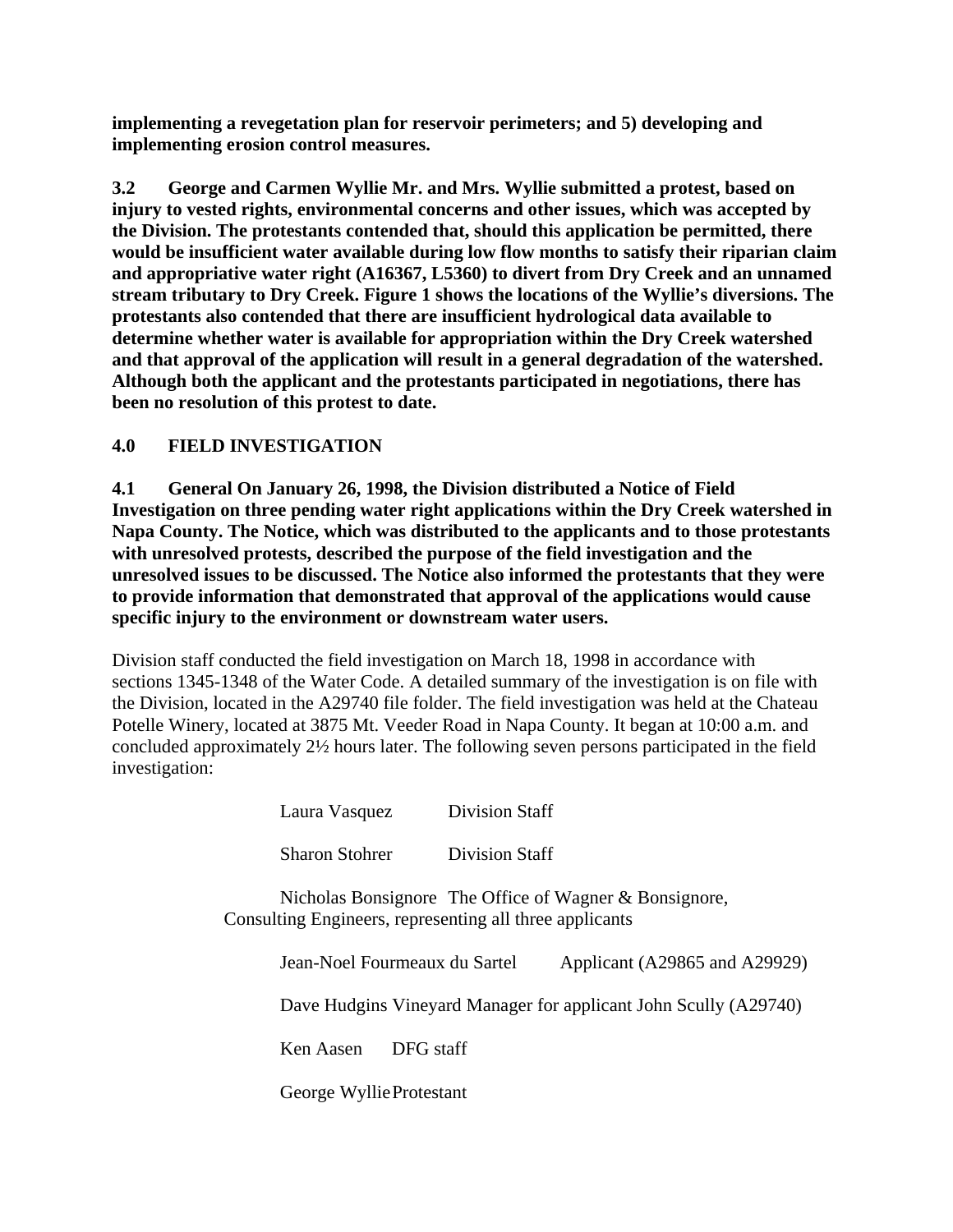After a brief presentation of the procedures for conducting the field investigation, Division staff began the discussion of the issues with a notation that both Chinook salmon and Steelhead trout, which are found in the Napa River watershed, have recently been listed as threatened under the Federal Endangered Species Act.

**4.2 Discussion of Wyllies' Protest To discuss their concerns that insufficient water is available to fulfill their prior vested rights, Division staff provided a description of the Wyllies' diversion facilities. On an informal site visit in November of 1997 Laura Vasquez, Nicholas Bonsignore, Larry Week (of DFG), and George Wyllie had met at the Wyllies' property and observed the diversion facilities at his property (5333 Dry Creek Road in Napa, CA). Laura Vasquez read a description of these facilities from her memo-to-files dated November 6, 1997 as follows:** 

> *"The first diversion observed was a direct diversion from Dry Creek under claim of riparian (S14184 for 2880 gpd, year-round, irrigation) and appropriative (A16367 for 800 gpd, irrigation and domestic, April 1 - Oct 15)) rights. This water is used to irrigate landscaping around the house and approximately 60 grape vines as well as refill of an in-ground swimming pool, Dry Creek goes dry in mid-summer approximately one year in two. The second diversion was from a spring located on an unnamed stream tributary to Dry Creek. Water from the spring is piped into a 300-gal cistern and is the preferred source for domestic water but is also used for irrigation. The spring also goes dry in mid-summer approximately one year in two. Neither S14184 nor A16367 covers this point of diversion although it appears to be riparian. Lastly we observed the well which was located on the Wyllies' property. The 192-foot well pumps water into a large fiberglass holding tank of approximately 6,000-gallon capacity. The well water is used for both irrigation and domestic. The well pumps year round and has not ever gone dry. '*

George Wyllie stated that this was an accurate description of his facilities and operation except that the capacity of his holding tank was, in fact, 3,000 gallons rather than 6,000 gallons. It was determined that since there was as accurate description of the Wyllies' facilities based on a previous inspection, there would be no need to inspect them again.

Laura Vasquez went on to state that during the site visit it was observed that the Wyllies' spring was on an unnamed stream tributary to Dry Creek within a different sub-watershed from A29740 and the other two applications which were part of the field investigation. Division staff asked George Wyllie if he had any information that would substantiate his claim that diversions under these applications would interfere with the Wyllies' ability to divert from their spring even though the spring is not in hydraulic continuity with the projects in question. George Wyllie responded that he had no information other than his intuition. It was also noted that George Wyllie stated at the 1997 visit that the spring and Dry Creek go dry only in mid-summer (one in two years) and that the well has never gone dry.

When asked if he ever had any problems diverting in April (the only month that his appropriative right coincides with the season of diversion proposed by the applicant) George Wyllie said it had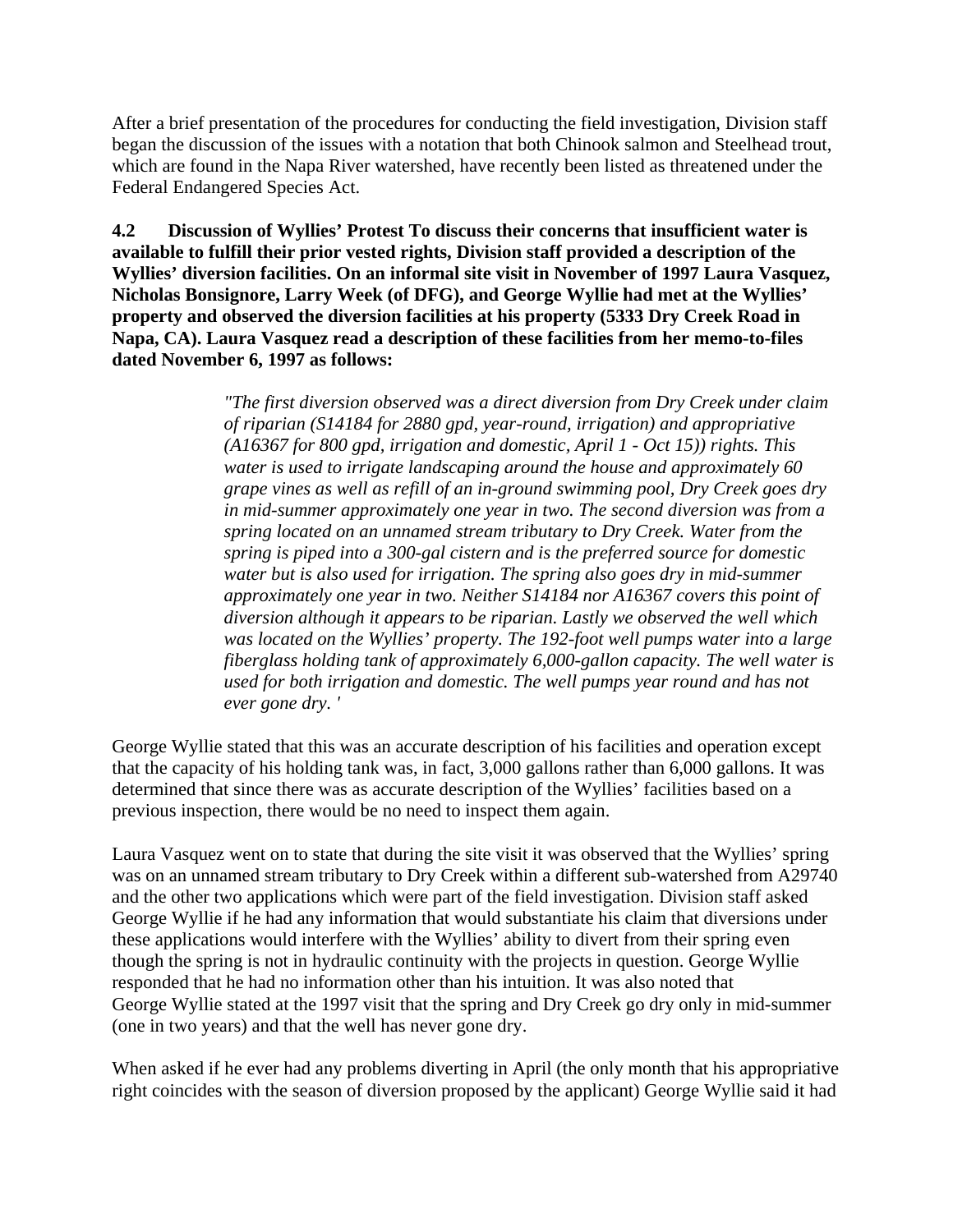never been a problem. Nicholas Bonsignore stated that, during earlier negotiations with George Wyllie, his client agreed to delete the month of April from his application, but that the offer is rescinded because they were not able to resolve the protest prior to the field investigation. This statement was made prior to successful negotiations with DFG that resulted in the removal of the month of April from the season of diversion of A29740.

In regards to his environmental concerns, George Wyllie stated that he is a participant in the Dry Creek Watershed Stewardship Group. He stated that the group had just begun taking streamflow measurements in the area. He said that it is clear that Dry Creek flow is augmented by many sources, including subterranean flow. George Wyllie stated that no one really knows what route the water takes to Dry Creek. He went on to say that without this type of information it would seem impossible to determine what additional diversions would do to the health of the watershed. George Wyllie said that he believes an EIR should be prepared, and also stated that his biggest concern is that no more development take place in the Dry Creek watershed. George Wyllie did not present any other evidence that substantiated his allegation that approval of this application would have significant environmental impacts.

Staff explained that an environmental review would be conducted for each of the pending applications and the Division expects that Negative Declarations, with mitigation measures imposed as permit terms, would be developed to minimize impacts to the environment. It was explained that the criteria used in the proposed approach for Russian River anadromous fisheries would be applied to the Napa River watershed. (A copy of the Staff Report was supplied to George Wyllie.) He was assured that the environmental document and its supporting Initial Study disclosure document would be circulated for public review and comment. He requested to be included in the mailing of all CEQA documents.

**4.3 Discussion of Department of Fish and Game's Protest Ken Aasen stated that DFG had concerns for steelhead and red-legged frog populations and for the preservation of their habitat within the Dry Creek watershed. According to Ken Aasen, adult steelhead would certainly move upstream to spawn and rear in Montgomery Creek as high as the culvert below Mt. Veeder Road, and that red-legged frog populations and habitat could be found anywhere within the entire drainage area. In addition, DFG had concerns because the Napa River is known to provide Chinook salmon habitat and is critical as a migration corridor for this species. He explained that as tributaries of the Napa River, Dry Creek and Montgomery Creek are necessary for augmenting Napa River flows.** 

The discussion turned to the recent Division staff report that addressed proposed actions to be taken by the Division on pending applications within the Russian River watershed. It was Ken Aasen's understanding that the Division will impose permit terms and conditions for the Napa River Watershed that are comparable to those proposed for the Russian River for the preservation of salmonid habitat including: 1) narrowing the season of diversion to the months of highest precipitation; 2) bypass of 60% of the average annual unimpaired flow for that drainage; 3) avoiding barriers to fish movement and gravel recruitment; 4) restricting the rate of diversion; and 5) providing fish screens on all diversion facilities. However, he also stated flow requirements might be open to negotiation based on individual project characteristics.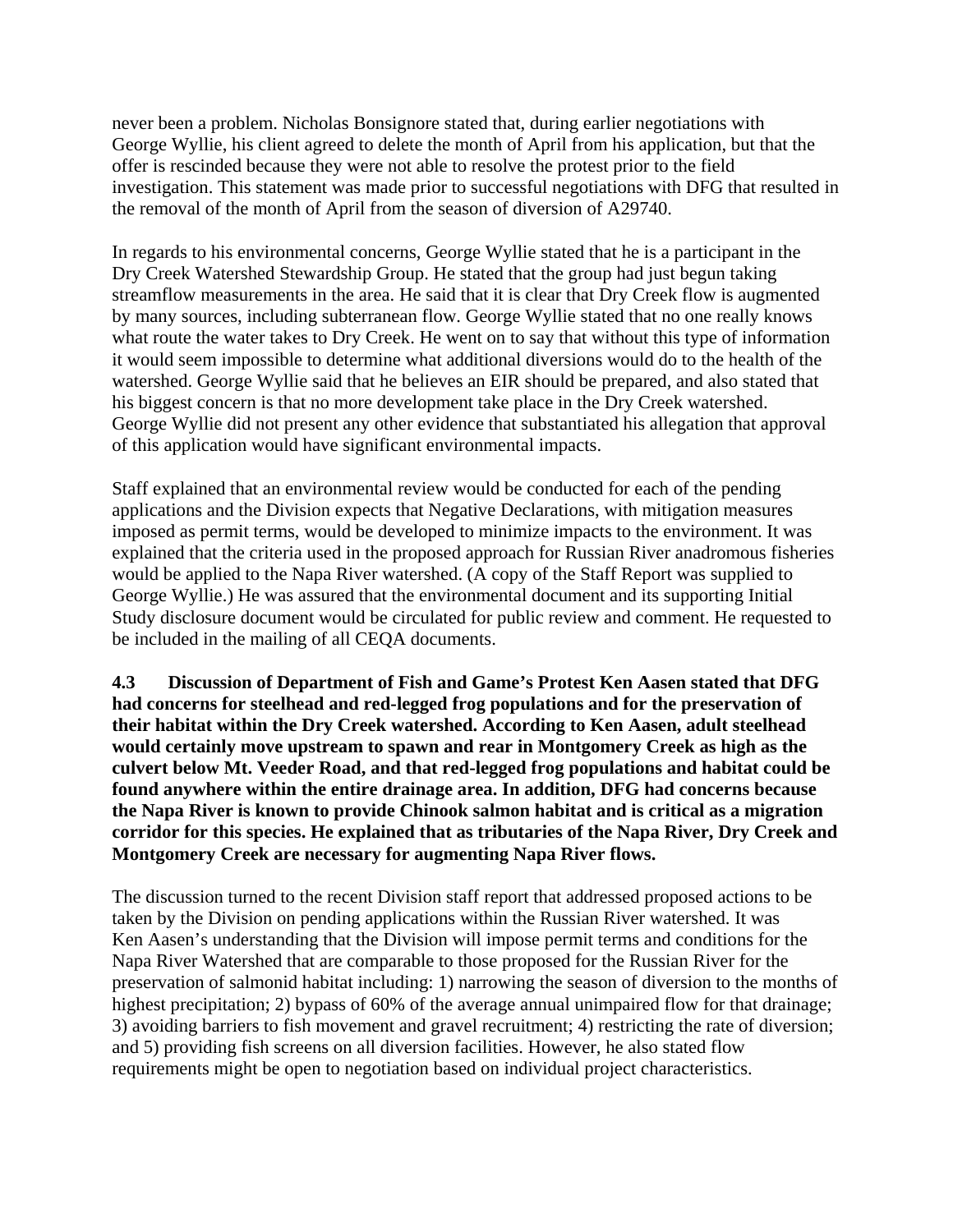Both Ken Aesen and Sharon Stohrer agreed that because steelhead, salmon, and red-legged frog species are listed federally, landowners proposing projects within a watershed known to support these species are also subject to requirements imposed by the National Marine Fisheries Service (NMFS) and the United States Fish and Wildlife Service (USFWS) under the federal Endangered Species Act (ESA). They also agreed that it is the responsibility of the landowner to consult with the appropriate federal agency (either NMFS or USFWS) prior to construction of a project, and to pursue a Section 10 Incidental Take Permit from one or both agencies, if necessary. It is unknown whether NMFS and/or USFWS will require more (or less) stringent conditions than the protection measures described in this decision in order to prevent jeopardy to listed species.

Ken Aasen stated that NMFS has recently given an opinion regarding waters above constructed barriers: "...even above barriers, the water must be able to contribute naturally to the mainstem of a drainage which supports listed anadromous fish or it is defined as a Take." Ken Aasen suggested that, similar to Division findings for the Russian River, 60% of the average annual unimpaired flow of Dry Creek should provide an adequate, rather a minimum, flow necessary to protect fishery resources.

To ensure compliance with any diversion limitations imposed on the applicants, Ken Aasen supports the use of passive but positive systems to split bypass flows from those flows diverted to storage. He explained that it is DFG's desire that all storage reservoirs be constructed offstream. However, it is understood that on the smaller tributaries high in the watershed, there may be no feasible alternative to onstream storage. Ken Aasen stated that under certain circumstances, onstream dams may be considered as long as they do not present a barrier to fish movement, and include passive structures that are capable of bypassing the total streamflow outside of the collection season. Ken Aasen also pointed out that any of these activities would be subject to review by DFG and would require a Streambed Alteration Agreement.

When asked about onstream structures acting to obstruct gravel recruitment, Ken Aasen stated that DFG would not be too concerned with dams constructed on tributaries high in the drainage.

Nick Bonsignore asked how DFG intends to deal with prior agreements and negotiations. Ken Aasen explained that without legal obligation to change proposed and agreed upon protest settlement terms, he expects that the previous negotiations will be honored. He stated that he would recommend to Brian Hunter, Regional Manager, Region 3 of DFG and John Waithman, Associate Biologist, Region 3 of DFG that they respect and follow through with previous agreements, including the proposed terms for Scully.

# **4.4 Discussion of Hydrology/Water Availability Issues Ken Aasen expressed concerns that water be diverted to storage only during the season of highest precipitation.**

Nick Bonsignore submitted a summary of facts and calculations he feels support a finding that water is available for permitting these applications. The report also included proposed bypass flow rates for his clients' applications that he feels meets the 60% of average annual unimpaired streamflow requirement as proposed by the "Russian River approach." The report is attached to the summary of the field investigation that was prepared by Division staff subsequent to the field investigation and located in the application's file folder.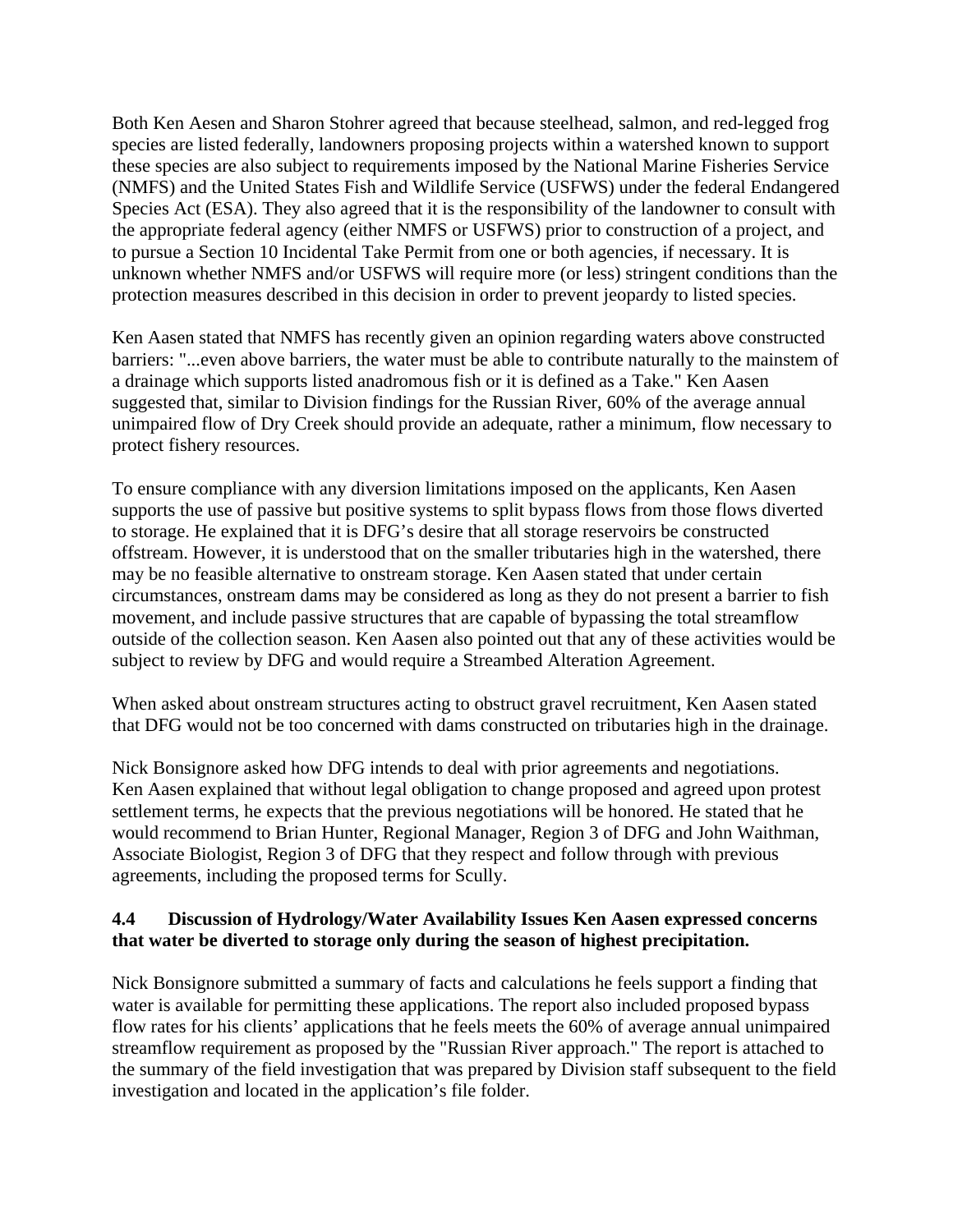# **5.0 EVALUATION OF ISSUES**

**5.1 Prior Rights of George and Carmen Wyllie George and Carmen Wyllie hold an appropriative water right (license #5360 issued by the SWRCB) to divert 800 gallons per day (gpd) from Dry Creek during the period of April 1 through October 15 of each year for the purposes of domestic use and irrigation. They also appear to have riparian rights to Dry Creek, to an unnamed stream whose confluence with Dry Creek is in the NW¼ of Section 10, T6N, R5W, MDB&M, and to an unnamed spring that is located on the unnamed stream near the confluence. There is no direct hydraulic continuity between the unnamed stream and Dry Creek upstream from their confluence, and no evidence to suggest that sub-surface continuity exists between the unnamed stream and the proposed diversion points. According to George Wyllie, their points of diversion at Dry Creek and the unnamed spring (and presumably the unnamed stream) do not go dry except in the mid summer months, and his well has never gone dry. The total watershed area above the applicant's two POD's contributes less than one percent of the watershed area of Dry Creek above Wyllie's POD. Based on available information, the Division concludes that diversions from the upper reaches of the Dry Creek watershed during the period of December 15 through March 31 will not significantly diminish the quantity of water available for diversion by Wyllie.** 

# **5.2 Environmental Concerns**

**5.2.1 Sensitive Species** The Napa River watershed is known to support plant and animal species listed as Endangered or Threatened, or recognized as Species of Concern by either the California Fish and Game Commission (state list) or by the U.S. Secretary of the Interior (federal list). DFG submitted a protest against A29740 contending that the diversion could reduce streamflows necessary for the survival of steelhead and other fish species and that clearing of the land for the planting of vineyards could result in the loss of wildlife habitat. From Ken Aasen's presentation at the field investigation, it appears that DFG's primary concerns are for the protection of steelhead and red-legged frog populations and habitats within the Dry Creek watershed, and with Dry Creek's contribution to the flow of Napa River which supports Chinook salmon.

The Dry Creek watershed is recognized by DFG as a productive steelhead spawning system. Montgomery Creek, a perennial tributary to Dry Creek, provides suitable habitat for spawning and rearing, and is accessible to fish upstream to the culvert at Mt. Veeder Road which acts as a barrier to fish movement. Confluence of the subject unnamed stream with Montgomery Creek occurs downstream of that barrier, offering potential passage to steelhead for spawning and early rearing within the unnamed tributary. The proposed onstream diversion structure at POD #1 will create a barrier across the unnamed stream tributary to Montgomery Creek; however, because the construction site is near the headwaters of that ephemeral drainage it is not expected to significantly reduce usable steelhead habitat. Due to steep grade and ephemeral character of the unnamed stream tributary to Dry Creek, staff determined that this tributary provides no fishery habitat; the proposed onstream dam at POD #2 will cause no restriction to fish movement. To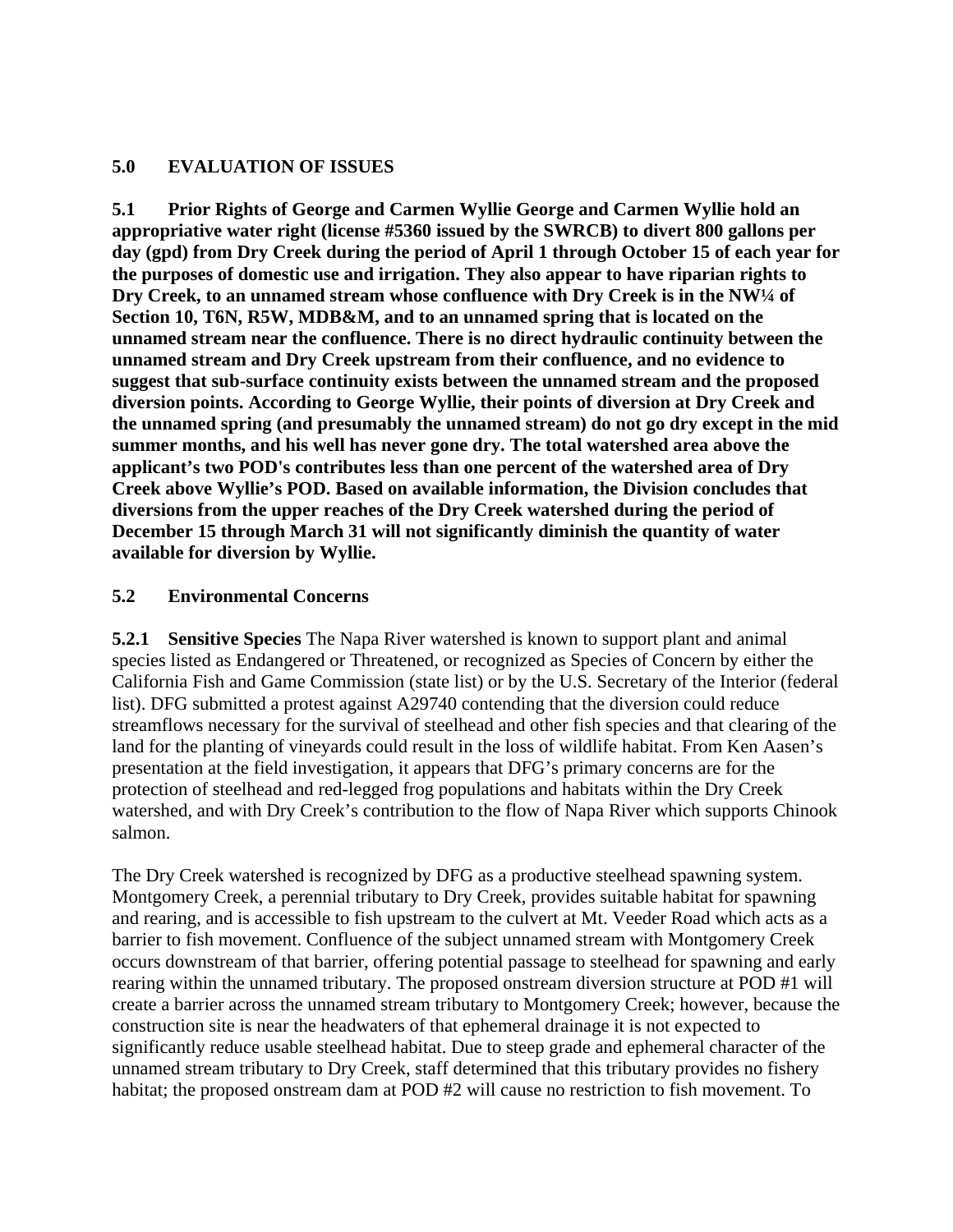ensure that onstream structures cause minimal impact to local species, the applicant will be required to consult with DFG prior to construction activities and, if necessary, obtain a Streambed Alteration Agreement.

Local populations of the California red-legged frog and the foothill yellow-legged frog may utilize habitat within any reach of Montgomery Creek, Dry Creek, or their tributaries, or around reservoirs, seeps, and ponds well-vegetated with emergent species. Maintenance of riparian canopy and emergent vegetation along stream and reservoir banks is critical for survival and reproduction of these species. A narrowed season of diversion and the exercise of 60% fish bypass flows (as discussed in section 5.3) are expected to provide the necessary aquatic habitat for continued success of these species in the Dry Creek watershed. Once constructed, a revegetation program must be undertaken to establish native emergent and willow species around the perimeters of Reservoirs No. 1 and No. 2.

During the allowable season of diversion, the Division will require a minimum bypass flow that is equal to 60 percent of the average annual unimpaired flow as measured at the point of diversion. The methodology used to develop this bypass flow is described in detail in Appendix B of the division Staff Report relating to the Russian River. This methodology is based on the analysis of IFIM studies conducted on four Northern California streams that have coho and steelhead. The analysis included Big Sulphur Creek and Dry Creek within the Russian River watershed, Lagunitas Creek Dry Creek within the Russian River watershed, Lagunitas Creek in Marin County and Brush Creek in Mendocino County. These are the only four IFIM studies that have been completed for Northern California streams that have coho and steelhead.

As illustrated in Figure 2 below, the IFIM procedure determines the quality of the spawning habitat (expressed in terms of weighted usable area) in relation to the streamflow. The Division compared the flow that provided optimum steelhead spawning habitat to the average annual unimpaired flow. For the four IFIM studies, the optimum flow averaged 100 percent and ranged from 72 to 114 percent. Based on this analysis, the Division concluded that the optimum weighted usable area for steelhead spawning would be provided at a flow equal to 100 percent the average annual unimpaired flow.

Based on a previous SWRCB decision relating to Mono Lake, the Division has also concluded that a bypass flow that provided 80 percent of the weighted usable area will protect coho and steelhead in the main stem of the Napa River and its tributaries. As illustrated in Figure 2 below (a typical curve in California streams), 80 percent of the weighted usable area is provided by 60 percent of the average annual unimpaired flow.

# **Figure 2**

# **Relationship between Weighted Usable Area**

#### **And Streamflow**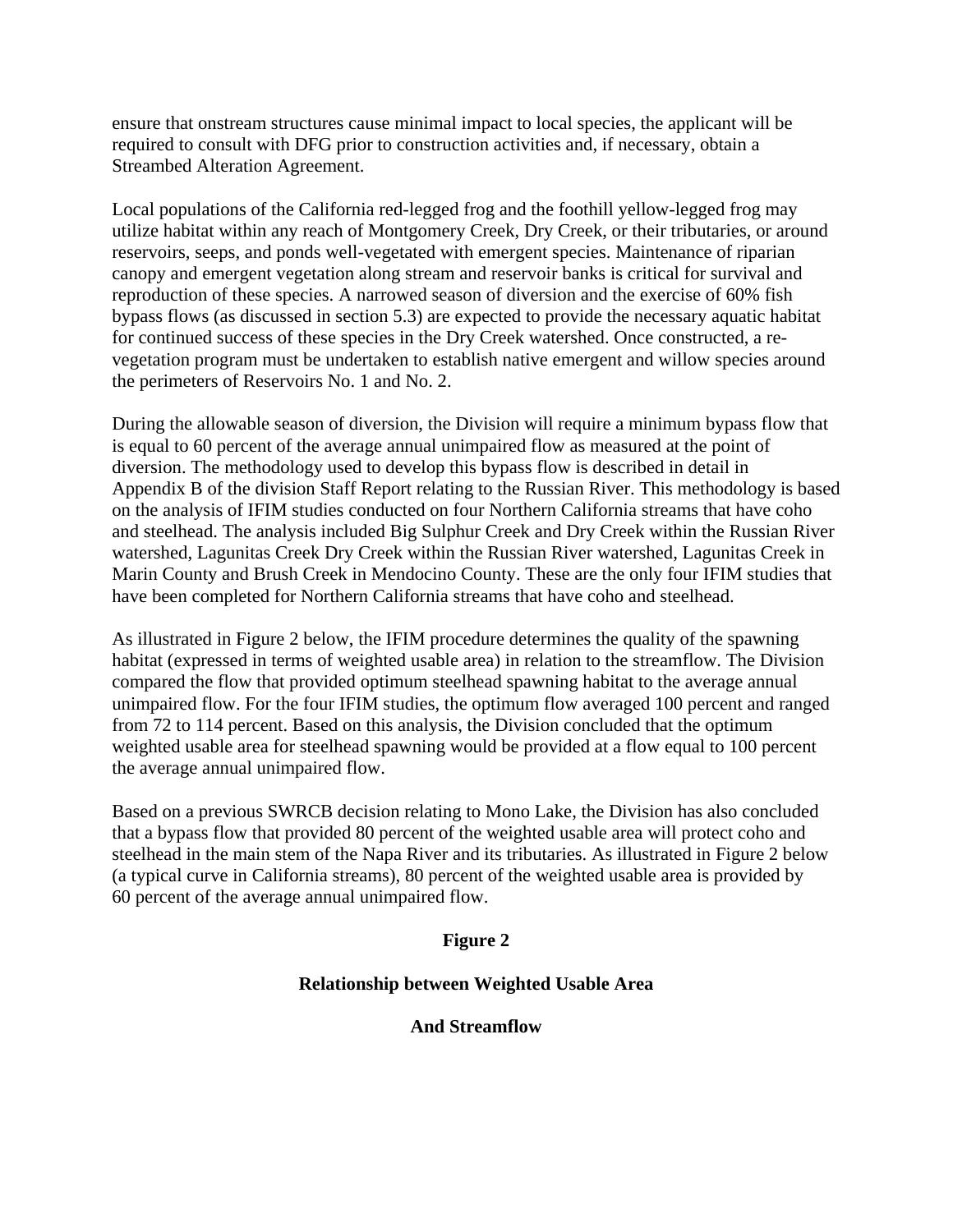#### **FIGURE 1**



Subsequent to the field investigation, Nicholas Bonsignore and DFG staff entered into negotiations to resolve DFG's protest to A29740. By June of 1998, both the applicant and Ronald D. Rempel, Chief of the Environmental Services Division for DFG, agreed to five permit terms which would provide for the protection of fishery and wildlife resources, including steelhead, Chinook salmon, red-legged frog species. The applicant and protestant agreed to the following permit terms:

Permittee shall, using a passive system, bypass 0.1 cfs from the Unnamed Stream tributary to Montgomery Creek and 8gpm from the Unnamed Stream tributary to Dry Creek during a diversion season of December 1 through March 31.

Permittee shall install and maintain an outlet pipe in the dam.

Prior to construction and/or diversion of water, the permittee must enter into a Streambed Alteration Agreement (Fish and Game Code Sections 1600-1603) with DFG.

Permittee shall revegetate around the perimeter of the reservoirs.

Permittee shall develop and implement erosion control measures.

**5.2.2 Erosion Control, Water Quality and Riparian Habitat** The Napa County Resource Conservation District (RCD) has prepared a site-specific Erosion Control and Water Quality Protection Plan with recommendations to control erosion during construction and operation of a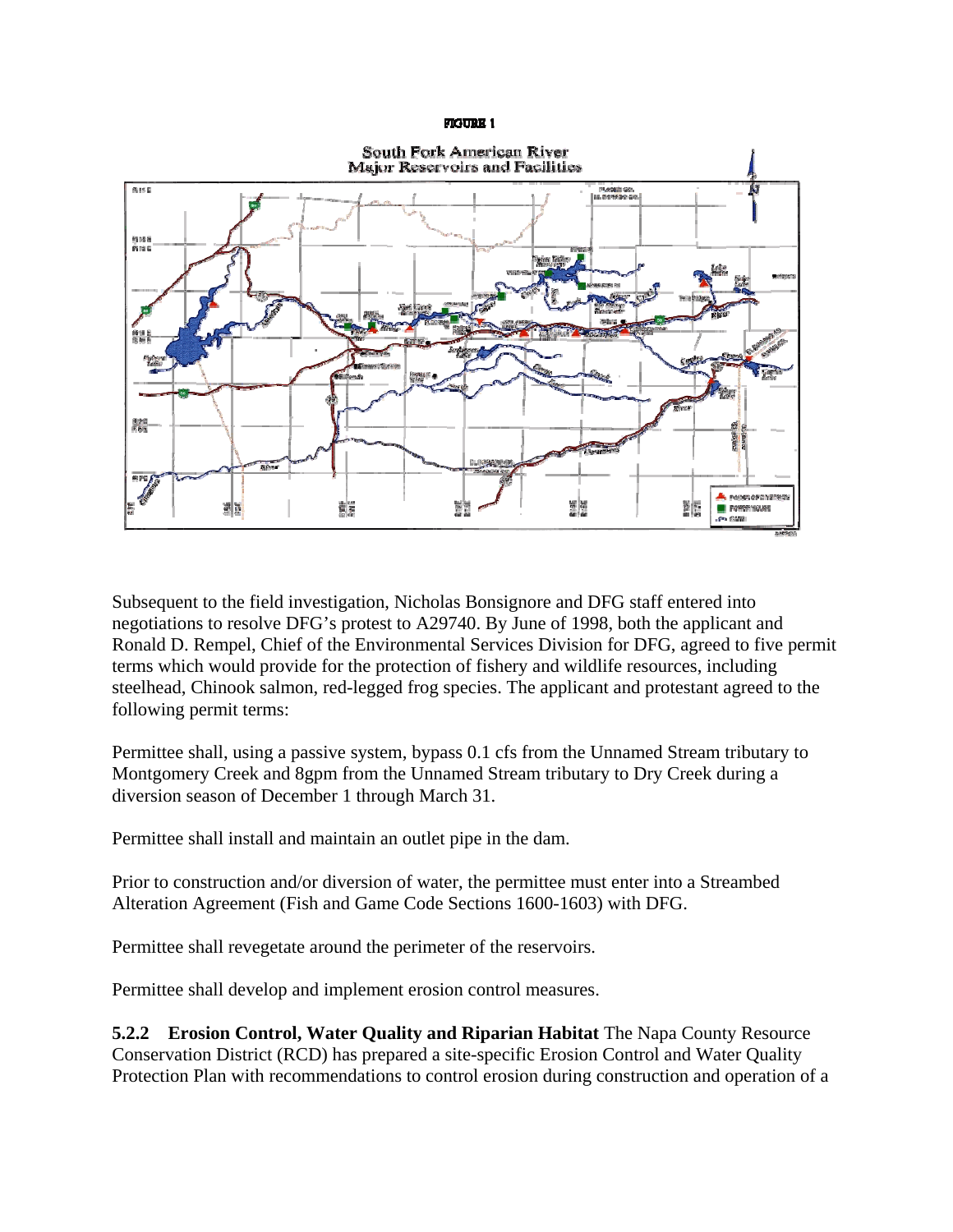vineyard. Implementation of these practices, under the purview of the RCD, is expected to greatly reduce erosion and soil loss on cultivated slopes.

Maintenance of riparian canopy and emergent vegetation along stream and reservoir banks is critical for the survival and reproduction of aquatic species including steelhead, yellow-legged frog, and red-legged frog. RCD's plan does not include measures to establish stream setbacks or protect the riparian corridor along either unnamed stream or area surrounding the reservoir perimeters.

Accordingly, the Division will include a permit term that requires the applicant to obtain, prior to reservoir construction or clearing of additional acreage, a grading permit from the Napa County Conservation, Development and Planning Department pursuant to Napa County Conservation Regulations, Ch.18.108 et seq. In addition, the applicant must obtain a Streambed Alteration Permit from the Department of Fish and Game, and must consult with the Regional Water Quality Control Board (San Francisco Bay Region) to determine whether construction activities are subject to requirements of the Storm Water Discharge Permit Program.

**5.3 Hydrology An analysis of the hydrology, or streamflow, of the main stem of Dry Creek and the applicable tributaries is necessary to determine whether water is available for appropriation and to determine the minimum bypass flows necessary for this application. Below are the findings of Division staff's analysis of the hydrology of Dry Creek. A complete report of the analysis, including the methodology and calculations used to arrive at these findings, can be found in a July 9, 1999 memorandum on file in the application's file folder.** 

**5.3.1** Precipitation Virtually all runoff within the Dry Creek watershed is a direct result of rainfall. Exact precipitation data is indeterminable because there are no precipitation stations within the Dry Creek watershed. Determination must be made from nearby stations and from published isohyetal maps (i.e. maps showing contour lines of the mean annual precipitation for a given area). The division has determined that the average annual precipitation for the Dry Creek watershed is 39 inches.

**5.3.2 Dry Creek Hydrology** The United States Geological Survey (USGS) maintained a streamflow gage on Dry Creek from January 1951 until its operation was discontinued in September 1966. The Division used streamflow records from USGS gage #11457000 and Division records of water diversions, permits and licenses to calculate the estimated average annual unimpaired flow (i.e. the natural flow of the creek without diversions) and the average unimpaired annual runoff of Dry Creek. The Division also calculated the average annual unimpaired runoff within the Dry Creek watershed using a method developed by the Natural Resources Conservation Service (with modifications developed by the California Department of Transportation) commonly referred to as the rational runoff method. The two methods produced similar results. For the purposes of this Decision, we will use an average annual unimpaired runoff of 14,250 afa and an average annual unimpaired flow of 19.7 cfs, which represent the more conservative (or lower) of the calculated values. Similarly, the expected average annual runoff of Dry Creek at the present time (i.e. taking into account presently authorized diversions)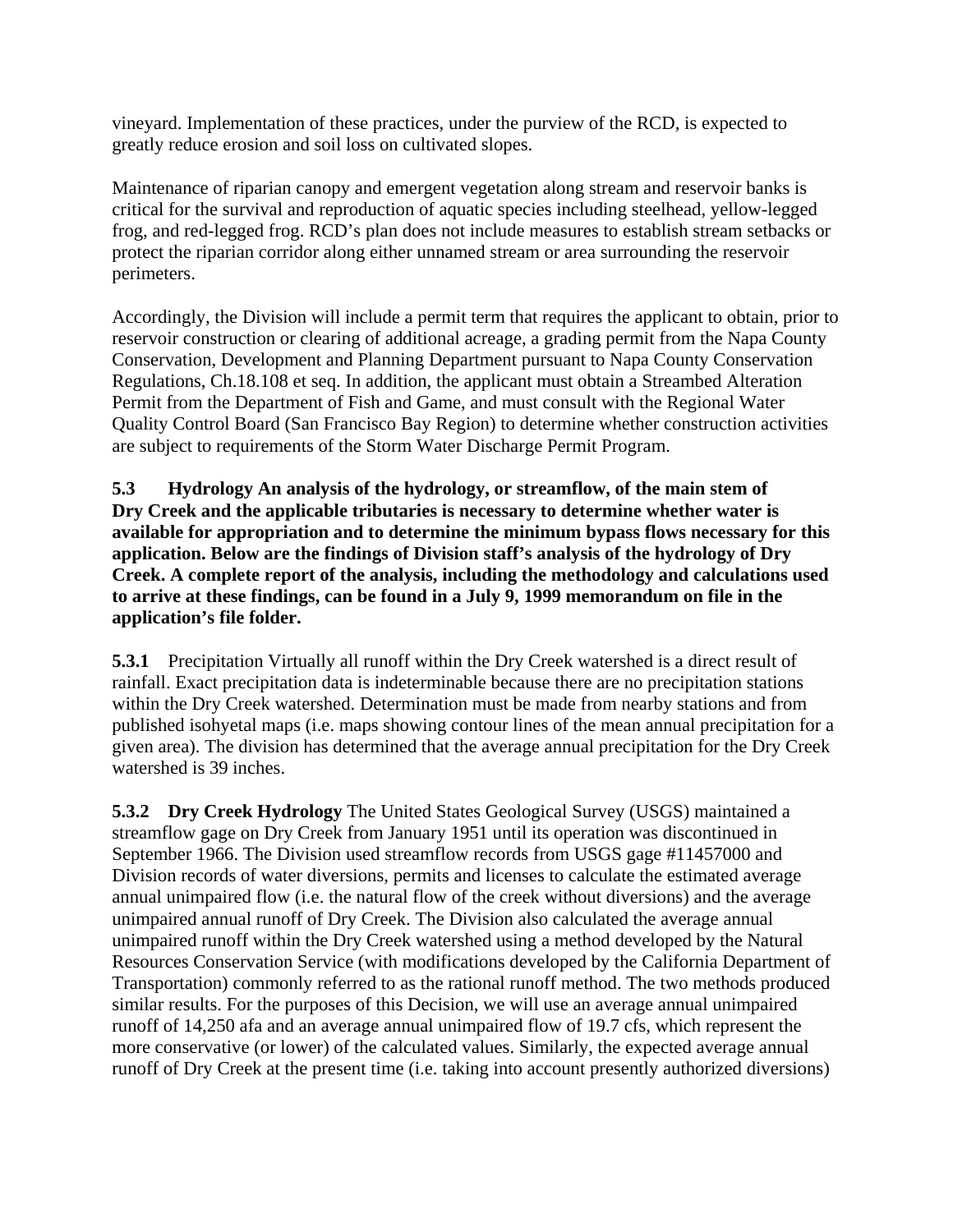was calculated at 13,100 afa, and the average annual present flow of Dry Creek was calculated at 18.1 cfs.

**5.3.3. Water Availability at the Project Site** It is assumed that the tributaries to Dry Creek have runoff patterns that are comparable to the runoff as measured at the Dry Creek gage. Division staff calculated the estimated annual runoff and the estimated seasonal runoff at the project site based on 1) the flow at the Dry Creek gage (adjusted for present diversions); 2) a proration of the drainage areas at the points of diversion; and 3) the average annual rainfall at the site. The actual amount of water available for diversion is determined by subtracting the required bypass amount from the average seasonal runoff at the project site. The bypass flow is the flow that the applicant must release in order to maintain the flows in Dry Creek and its tributaries. Due to the protest settlement agreement between the applicant and DFG, the bypass amount for A29740 is 0.1 cfs for the unnamed tributary to Montgomery Creek and 8 gpm for the unnamed tributary to Dry Creek.

Based on Division staff's water availability analysis, 32.7 acre-feet of water, or 109% of the storage amount requested by A29740, is available during a year of average precipitation. However, during years of low rainfall, there may not be enough water available to satisfy the amount of water requested by A29740. At the time of the field investigation, Nicholas Bonsignore submitted an "Applicants' Fact Sheet," which included a response to our previous inquiry regarding this issue. Nicholas Bonsignore's position is that the property in question has producing wells that already are, or will be, used for the irrigation of their vineyards. It is due to concerns over the reliability of wells on Mt. Veeder that the applicant is seeking to develop surface water. It should be noted that 25 out of 35 acres for the authorized place of use for A29740 have already been developed and are currently being irrigated without the use of surface water.

# **6.0 FINDINGS OF THE DIVISION**

Based on an evaluation of the prior rights of George and Carmen Wyllie, an investigation into the availability of water to fulfill these prior rights, and the lack of evidence to support a subsurface continuity between the applicant's and their points of diversion, the Division has determined that approval of A29740 will not interfere with the Wyllies' riparian or prior appropriative rights.

Based on analyses summarized in section 5.0, the Division has determined that, with the inclusion of the terms and conditions that are designed to protect fishery resources, there is sufficient water available during the peak winter runoff season for appropriation by the applicant. The Division has also determined that although adequate runoff may not be available during years of low precipitation to completely fill the reservoirs in A29740, sufficient water is available during most years. In addition, the applicant has provided for alternate sources of water during years of insufficient availability.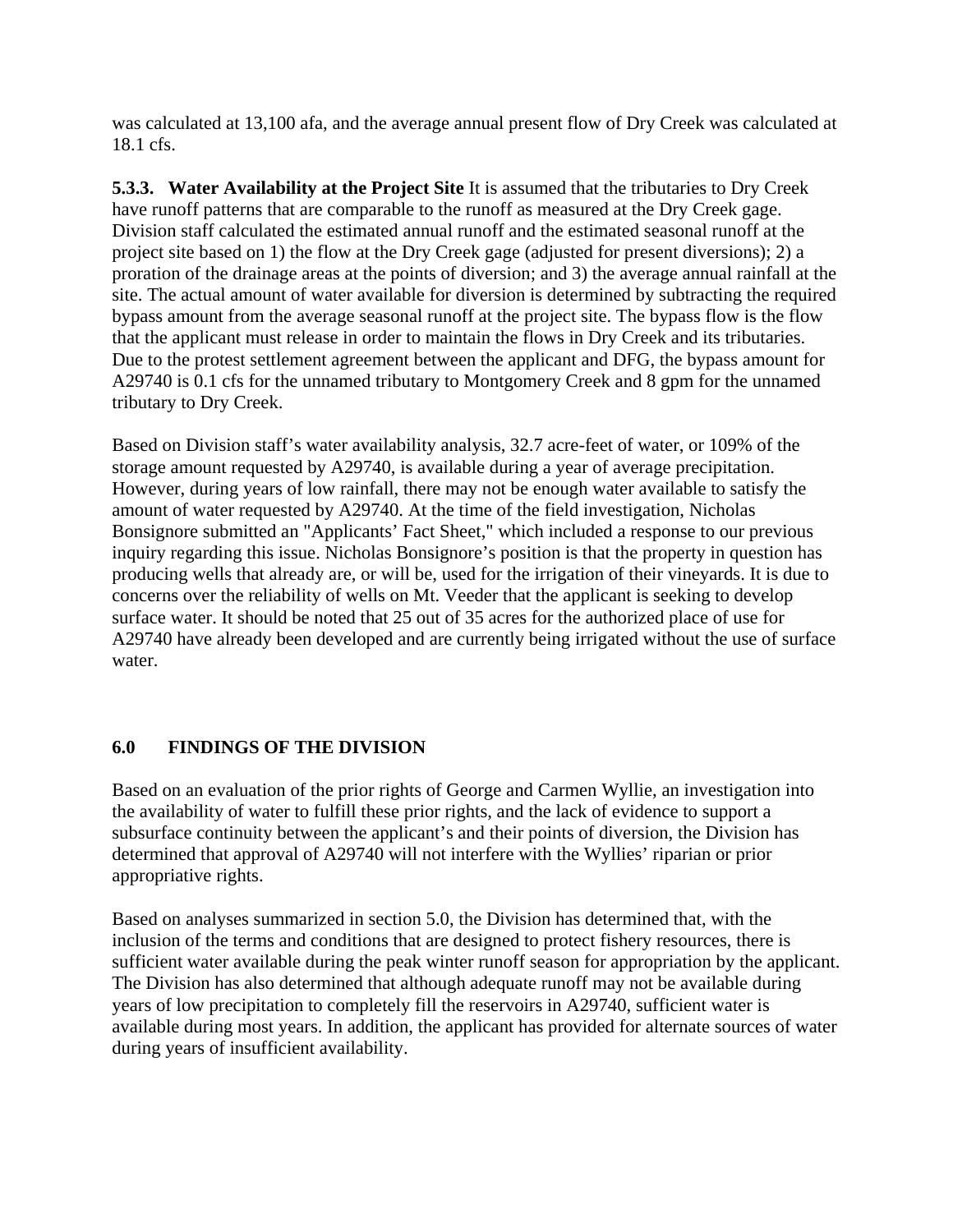In accordance with the findings of the Negative Declaration, the Division will impose a more restrictive season of diversion on A29740 than that which was negotiated between the applicant and DFG.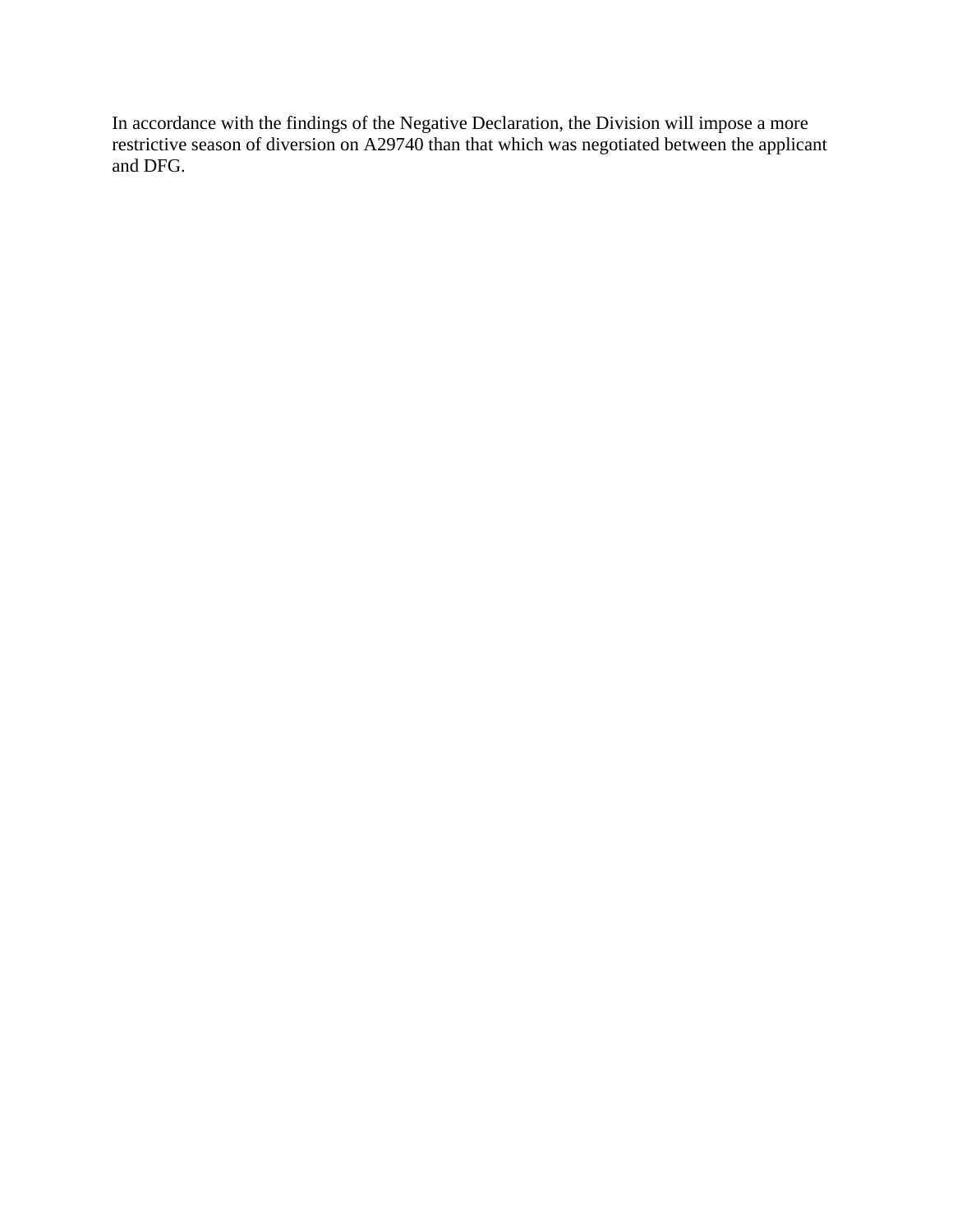## **ORDER**

IT IS HEREBY ORDERED that Application 29740 is approved and that a permit be issued subject to the terms established in this order. The permit shall contain Standard Permit Terms 1, 2, 3, 4, 6, 9,10, 11, 12, 13, 14, 15, 16 and the following additional terms:

- *1. The water appropriated shall be limited to the quantity which can be beneficially used and shall not exceed 30 afa to be collected from December 15 of each year to March 31 of the succeeding year (permit term 5C).*
- *2. For the protection of fish and wildlife, permittee shall during the period from December 15 through March 31 bypass a minimum of 0.1 cubic feet per second (45 gallons per minute) at POD#1, and 8 gallons per minute at POD#2. The total streamflow shall be bypassed whenever it is less than the designated amount. The bypass system shall be a passive system, which will divert the bypass flow from the stream channel above the reservoir, convey it through a pipeline around the reservoir, and return it to the stream channel within 50 feet downstream of the dam. Prior to making any diversions under this permit, the permittee shall submit plans of the bypass system to the Chief, Division of Water Rights for approval (permit term 60 modified).*
- *3. Permittee shall install and maintain an outlet pipe of adequate capacity in the dam as near as practicable to the bottom of the natural stream channel, or provide other means satisfactory to the SWRCB, in order that water entering the reservoir which is not authorized for appropriation under this permit can be released. Before starting construction, permittee shall submit plans and specifications of the outlet pipe (or alternative facility) to the Chief of the Division of Water Rights for approval. Before storing water in the reservoir, permittee shall furnish evidence, which substantiates that the outlet pipe (or alternative facility) has been installed in the dam. Evidence shall include photographs showing the completed works or certification by a registered Civil Engineer (permit term 43 modified).*
- *4. In accordance with section 1601, 1603, and 6100 of the Fish and Game Code, no work shall be started on the diversion works and no water shall be diverted under this permit until permittee has entered into a stream alteration agreement with the California Department of Fish and Game and/or the Department has determined that measures to protect fishlife have been incorporated into the plans for construction of such diversion works. Construction, operation, and maintenance costs of any required facility are the responsibility of the permittee.*
- *5. Prior to construction of Reservoir No.1 on the unnamed stream tributary to Montgomery Creek and Reservoir No.2 on the unnamed stream tributary to Dry Creek, permittee shall consult with the appropriate Regional Water Quality Control Board. If required by the Regional Board, permittee shall comply with requirements of the NPDES Storm Water Discharge Permitting Program.*
- *6. Around the perimeter of the proposed reservoir at POD #1, permittee shall plant an average of one shrub of one-gallon size or larger for every ten feet of shoreline, assuming the reservoir is at full pool. The shrubs shall be planted in the area between the high water level and the existing woodland. The shrubs shall be planted in groups but shall not be planted closer than five feet apart. Shrubs shall include species native to the Montgomery Creek watershed. A revegetation plan shall be developed and approved by*